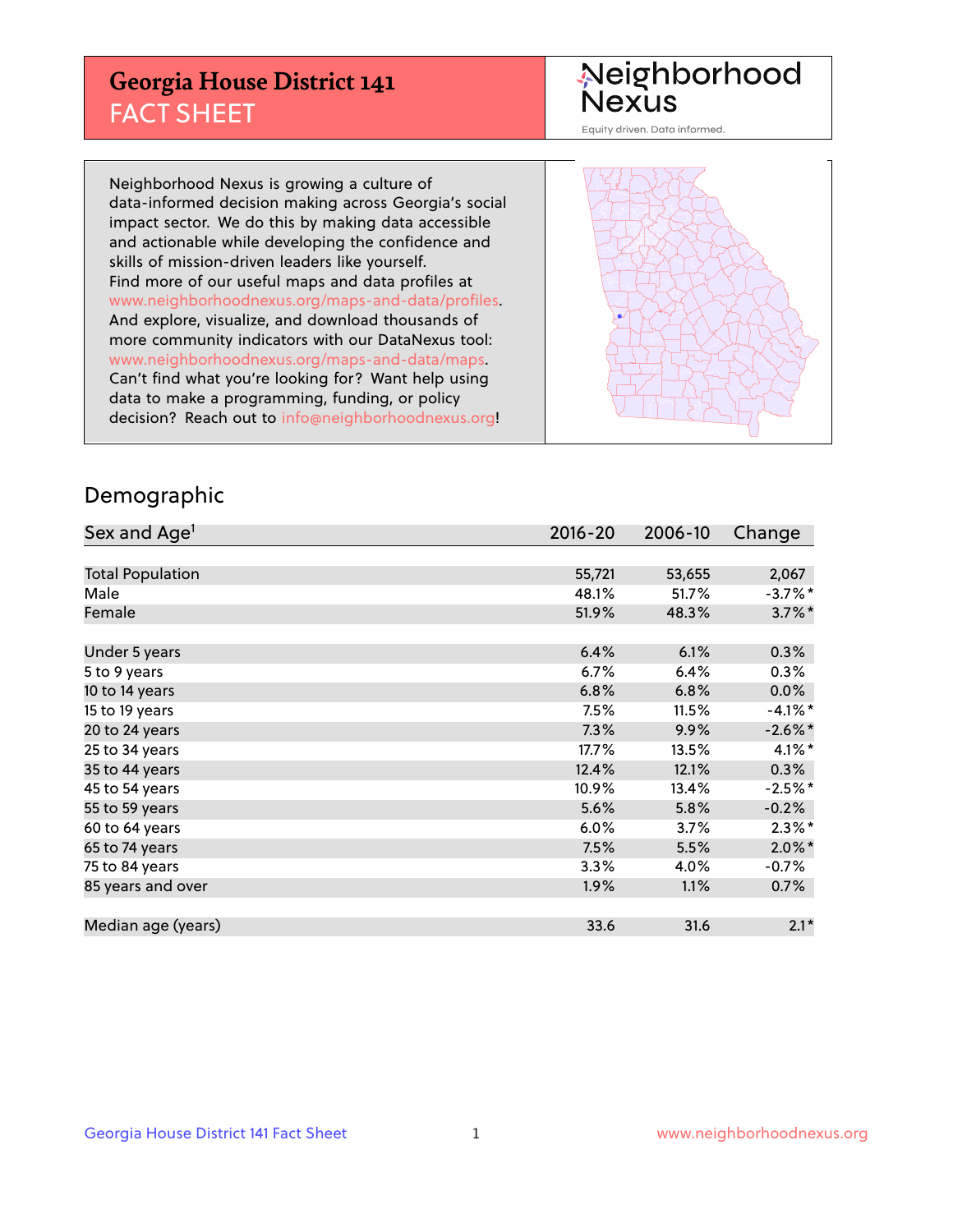## Demographic, continued...

| Race <sup>2</sup>                                            | $2016 - 20$  | 2006-10      | Change            |
|--------------------------------------------------------------|--------------|--------------|-------------------|
| <b>Total population</b>                                      | 55,721       | 53,655       | 2,067             |
| One race                                                     | 93.9%        | 97.4%        | $-3.4\%$ *        |
| White                                                        | 32.9%        | 44.2%        | $-11.3\%$ *       |
| <b>Black or African American</b>                             | 56.0%        | 48.4%        | $7.6\%$ *         |
| American Indian and Alaska Native                            | 0.5%         | 0.3%         | 0.1%              |
| Asian                                                        | 1.9%         | 1.9%         | $-0.0%$           |
| Native Hawaiian and Other Pacific Islander                   | 0.0%         | 0.4%         | $-0.3%$           |
| Some other race                                              | 2.7%         | 2.2%         | 0.5%              |
| Two or more races                                            | 6.1%         | 2.6%         | $3.4\%$ *         |
| Race alone or in combination with other race(s) <sup>3</sup> | $2016 - 20$  | 2006-10      | Change            |
| Total population                                             | 55,721       | 53,655       | 2,067             |
| White                                                        | 37.8%        | 46.2%        | $-8.5%$ *         |
| <b>Black or African American</b>                             | 59.0%        | 49.8%        | $9.2\%$ *         |
| American Indian and Alaska Native                            | 1.2%         | 0.9%         | 0.3%              |
| Asian                                                        | 3.7%         | 2.6%         | 1.1%              |
| Native Hawaiian and Other Pacific Islander                   |              |              | $-0.3%$           |
|                                                              | 0.3%         | 0.5%         |                   |
| Some other race                                              | 4.5%         | 2.7%         | $1.8\%$ *         |
| Hispanic or Latino and Race <sup>4</sup>                     | $2016 - 20$  | 2006-10      | Change            |
| Total population                                             | 55,721       | 53,655       | 2,067             |
| Hispanic or Latino (of any race)                             | 7.9%         | 6.4%         | 1.5%              |
| Not Hispanic or Latino                                       | 92.1%        | 93.6%        | $-1.5%$ *         |
| White alone                                                  | 30.6%        | 41.6%        | $-11.0\%$ *       |
| Black or African American alone                              | 54.9%        | 47.5%        | $7.4\%$ *         |
| American Indian and Alaska Native alone                      | 0.4%         | 0.3%         | 0.1%              |
| Asian alone                                                  | 1.8%         | 1.8%         | 0.0%              |
| Native Hawaiian and Other Pacific Islander alone             | 0.0%         | 0.3%         | $-0.3%$           |
|                                                              |              |              |                   |
| Some other race alone<br>Two or more races                   | 0.2%<br>4.1% | 0.1%<br>2.0% | 0.1%<br>$2.1\%$ * |
|                                                              |              |              |                   |
| U.S. Citizenship Status <sup>5</sup>                         | $2016 - 20$  | 2006-10      | Change            |
| Foreign-born population                                      | 2,695        | 2,482        | 213               |
| Naturalized U.S. citizen                                     | 52.6%        | 51.0%        | 1.5%              |
| Not a U.S. citizen                                           | 47.4%        | 49.0%        | $-1.5%$           |
| Citizen, Voting Age Population <sup>6</sup>                  | $2016 - 20$  | 2006-10      | Change            |
|                                                              |              |              |                   |
| Citizen, 18 and over population                              | 41,404       | 39,743       | 1,660             |
| Male                                                         | 46.8%        | 50.9%        | $-4.0\%$ *        |
| Female                                                       | 53.2%        | 49.1%        | 4.0%*             |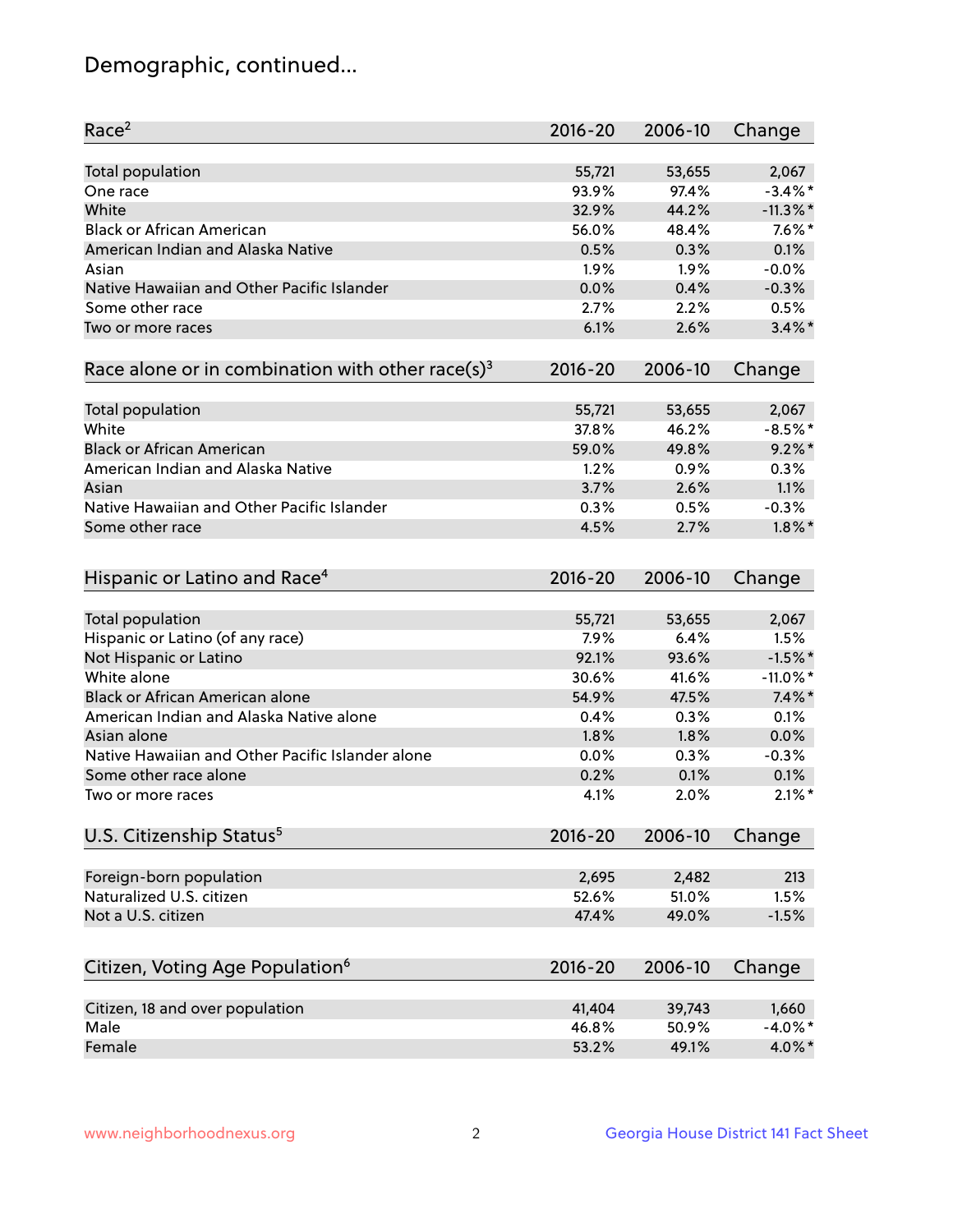#### Economic

| Income <sup>7</sup>                                 | $2016 - 20$ | 2006-10  | Change     |
|-----------------------------------------------------|-------------|----------|------------|
|                                                     |             |          |            |
| All households                                      | 20,680      | 19,725   | 955*       |
| Less than \$10,000                                  | 8.2%        | 8.8%     | $-0.5%$    |
| \$10,000 to \$14,999                                | 5.2%        | 5.4%     | $-0.2%$    |
| \$15,000 to \$24,999                                | 11.8%       | 11.9%    | $-0.1%$    |
| \$25,000 to \$34,999                                | 11.2%       | 12.8%    | $-1.7%$    |
| \$35,000 to \$49,999                                | 15.2%       | 16.5%    | $-1.4%$    |
| \$50,000 to \$74,999                                | 20.5%       | 19.6%    | 0.9%       |
| \$75,000 to \$99,999                                | 10.6%       | 12.6%    | $-2.0%$    |
| \$100,000 to \$149,999                              | 12.0%       | 8.9%     | $3.2\%$ *  |
| \$150,000 to \$199,999                              | 2.5%        | 2.0%     | 0.5%       |
| \$200,000 or more                                   | 2.7%        | 1.4%     | 1.3%       |
| Median household income (dollars)                   | 48,275      | 44,492   | 3,783*     |
| Mean household income (dollars)                     | 63,327      | 55,446   | 7,881*     |
| With earnings                                       | 74.4%       | 80.4%    | $-6.1\%$ * |
| Mean earnings (dollars)                             | 63,225      | 53,200   | 10,025*    |
| <b>With Social Security</b>                         | 29.7%       | 27.5%    | 2.2%       |
| Mean Social Security income (dollars)               | 16,837      | 13,814   | $3,023*$   |
| With retirement income                              | 22.4%       | 23.4%    | $-1.0%$    |
| Mean retirement income (dollars)                    | 25,288      | 20,301   | 4,988*     |
| With Supplemental Security Income                   | $6.3\%$     | 4.3%     | $2.0\%$ *  |
| Mean Supplemental Security Income (dollars)         | 8,458       | 7,733    | 724        |
| With cash public assistance income                  | 1.6%        | 1.3%     | 0.3%       |
| Mean cash public assistance income (dollars)        | 1,280       | 2,757    | $-1,478$   |
| With Food Stamp/SNAP benefits in the past 12 months | 15.8%       | 11.8%    | 4.0%*      |
|                                                     |             |          |            |
| Families                                            | 12,985      | 13,291   | $-306$     |
| Less than \$10,000                                  | 5.6%        | 6.3%     | $-0.8%$    |
| \$10,000 to \$14,999                                | 4.0%        | 2.9%     | 1.1%       |
| \$15,000 to \$24,999                                | 9.6%        | 8.3%     | 1.3%       |
| \$25,000 to \$34,999                                | 9.8%        | 11.1%    | $-1.3%$    |
| \$35,000 to \$49,999                                | 14.2%       | 17.0%    | $-2.8%$    |
| \$50,000 to \$74,999                                | 21.2%       | 22.9%    | $-1.7%$    |
| \$75,000 to \$99,999                                | 13.7%       | 15.1%    | $-1.5%$    |
| \$100,000 to \$149,999                              | 15.5%       | $11.8\%$ | $3.7\%$ *  |
| \$150,000 to \$199,999                              | 2.9%        | 2.7%     | 0.2%       |
| \$200,000 or more                                   | 3.6%        | 1.8%     | 1.7%       |
| Median family income (dollars)                      | 57,936      | 54,918   | $3,018*$   |
| Mean family income (dollars)                        | 71,764      | 64,442   | 7,322*     |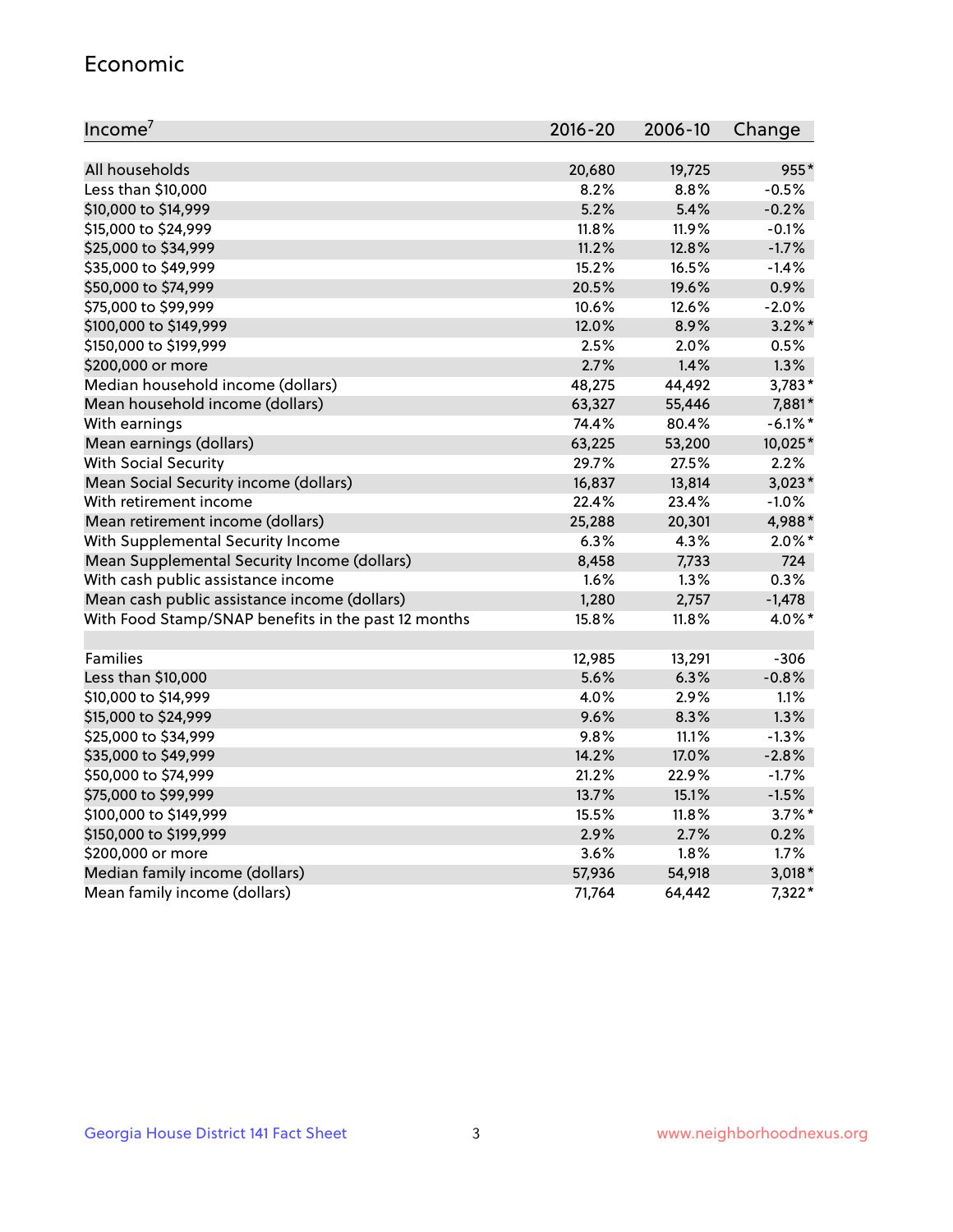## Economic, continued...

| Income, continued <sup>8</sup>                                        | $2016 - 20$ | 2006-10 | Change    |
|-----------------------------------------------------------------------|-------------|---------|-----------|
|                                                                       |             |         |           |
| Nonfamily households                                                  | 7,695       | 6,434   | $1,261*$  |
| Median nonfamily income (dollars)                                     | 34,027      | 26,464  | 7,563*    |
| Mean nonfamily income (dollars)                                       | 47,126      | 34,270  | 12,856*   |
| Median earnings for workers (dollars)                                 | 29,204      | 24,822  | 4,382*    |
| Median earnings for male full-time, year-round workers                | 43,116      | 34,803  | 8,312*    |
| (dollars)                                                             |             |         |           |
| Median earnings for female full-time, year-round workers<br>(dollars) | 35,303      | 32,525  | $2,778*$  |
| Per capita income (dollars)                                           | 25,403      | 22,329  | $3,074*$  |
|                                                                       |             |         |           |
| Families and People Below Poverty Level <sup>9</sup>                  | $2016 - 20$ | 2006-10 | Change    |
| <b>All families</b>                                                   | 14.8%       | 10.5%   | 4.4%*     |
|                                                                       |             | 16.5%   | 3.9%      |
| With related children under 18 years                                  | 20.5%       | 15.7%   |           |
| With related children under 5 years only                              | 14.2%       |         | $-1.5%$   |
| Married couple families                                               | 8.5%        | 3.8%    | 4.7%*     |
| With related children under 18 years                                  | 7.1%        | 3.9%    | 3.2%      |
| With related children under 5 years only                              | 1.9%        | 3.0%    | $-1.1%$   |
| Families with female householder, no husband present                  | 23.7%       | 26.1%   | $-2.4%$   |
| With related children under 18 years                                  | 32.2%       | 33.9%   | $-1.7%$   |
| With related children under 5 years only                              | 32.5%       | 30.9%   | 1.6%      |
| All people                                                            | 18.1%       | 13.7%   | 4.4%*     |
| Under 18 years                                                        | 26.1%       | 19.1%   | 7.0%      |
| Related children under 18 years                                       | 25.8%       | 18.5%   | $7.3\%$ * |
| Related children under 5 years                                        | 30.6%       | 21.4%   | 9.2%      |
| Related children 5 to 17 years                                        | 24.0%       | 17.4%   | 6.6%      |
| 18 years and over                                                     | 15.6%       | 11.9%   | 3.8%      |
| 18 to 64 years                                                        | 15.8%       | 12.0%   | 3.9%      |
| 65 years and over                                                     | 14.6%       | 11.2%   | 3.4%      |
| People in families                                                    | 15.9%       | 11.2%   | 4.7%*     |
| Unrelated individuals 15 years and over                               | 27.4%       | 25.5%   | 1.9%      |
|                                                                       |             |         |           |
| Non-Hispanic white people                                             | 14.3%       | 10.5%   | $3.8\%$ * |
| Black or African-American people                                      | 19.9%       | 16.7%   | 3.1%      |
| Asian people                                                          | 37.4%       | 8.1%    | 29.3%     |
| Hispanic or Latino people                                             | 15.0%       | 8.8%    | 6.1%      |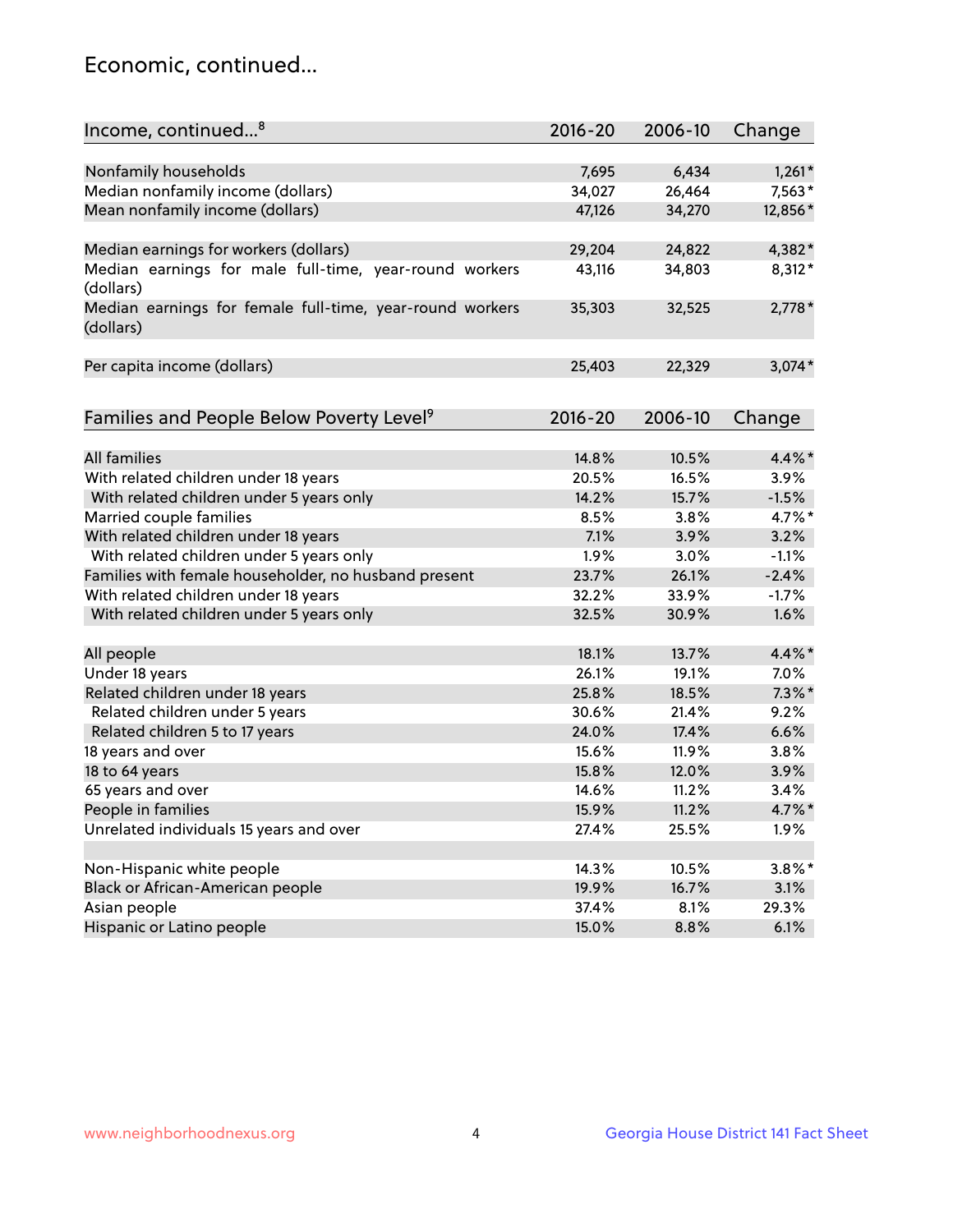## Employment

| Employment Status <sup>10</sup>                                             | $2016 - 20$ | 2006-10 | Change     |
|-----------------------------------------------------------------------------|-------------|---------|------------|
|                                                                             |             |         |            |
| Population 16 years and over                                                | 43,712      | 42,588  | 1,124      |
| In labor force                                                              | 63.0%       | 70.1%   | $-7.1\%$ * |
| Civilian labor force                                                        | 58.6%       | 57.0%   | 1.5%       |
| Employed                                                                    | 53.3%       | 52.5%   | 0.9%       |
| Unemployed                                                                  | 5.2%        | 4.6%    | 0.7%       |
| <b>Armed Forces</b>                                                         | 4.5%        | 13.1%   | $-8.6\%$ * |
| Not in labor force                                                          | 37.0%       | 29.9%   | $7.1\%$ *  |
|                                                                             |             |         |            |
| Civilian labor force                                                        | 25,598      | 24,286  | 1,312      |
| <b>Unemployment Rate</b>                                                    | 8.9%        | 8.0%    | 0.9%       |
| Females 16 years and over                                                   | 23,116      | 20,739  | $2,377*$   |
| In labor force                                                              | 58.1%       | 61.7%   | $-3.6%$    |
| Civilian labor force                                                        | 57.8%       | 60.8%   | $-3.1%$    |
| Employed                                                                    | 51.5%       | 55.3%   | $-3.8%$    |
|                                                                             |             |         |            |
| Own children of the householder under 6 years                               | 3,909       | 3,866   | 43         |
| All parents in family in labor force                                        | 65.1%       | 71.3%   | $-6.3%$    |
|                                                                             |             |         |            |
| Own children of the householder 6 to 17 years                               | 8,540       | 7,837   | 703        |
| All parents in family in labor force                                        | 79.4%       | 83.3%   | $-3.9%$    |
|                                                                             |             |         |            |
| Industry <sup>11</sup>                                                      | $2016 - 20$ | 2006-10 | Change     |
|                                                                             |             |         |            |
| Civilian employed population 16 years and over                              | 23,316      | 22,341  | 976        |
| Agriculture, forestry, fishing and hunting, and mining                      | 0.4%        | 0.2%    | 0.2%       |
| Construction                                                                | 3.7%        | 5.7%    | $-2.0%$    |
| Manufacturing                                                               | 10.3%       | 10.5%   | $-0.2%$    |
| Wholesale trade                                                             | 1.3%        | 1.9%    | $-0.5%$    |
| Retail trade                                                                | 10.5%       | 10.7%   | $-0.2%$    |
| Transportation and warehousing, and utilities                               | 5.8%        | 4.0%    | 1.8%       |
| Information                                                                 | 0.9%        | 2.5%    | $-1.5%$    |
| Finance and insurance, and real estate and rental and leasing               | 10.2%       | 14.1%   | $-3.9\%$ * |
| Professional, scientific, and management, and administrative                | 9.6%        | 7.2%    | $2.4\%$ *  |
| and waste management services                                               |             |         |            |
| Educational services, and health care and social assistance                 | 24.2%       | 22.6%   | 1.5%       |
| Arts, entertainment, and recreation, and accommodation and<br>food services | 11.3%       | 9.0%    | 2.3%       |
| Other services, except public administration                                | 3.7%        | 4.3%    | $-0.7%$    |
| Public administration                                                       | 8.0%        | 7.3%    | 0.7%       |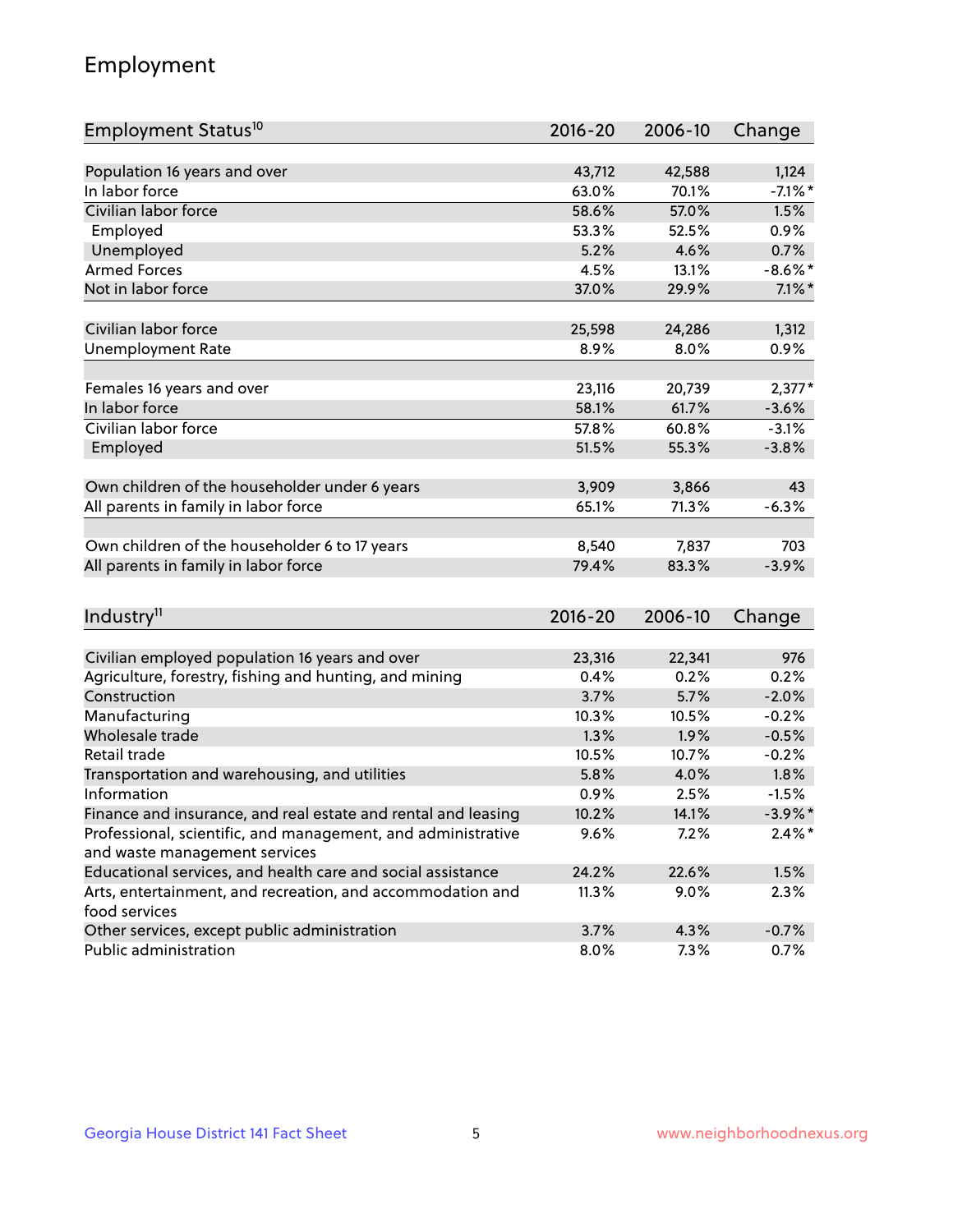## Employment, continued...

| Occupation <sup>12</sup>                                                    | $2016 - 20$    | 2006-10 | Change         |
|-----------------------------------------------------------------------------|----------------|---------|----------------|
| Civilian employed population 16 years and over                              |                |         |                |
|                                                                             | 23,316         | 22,341  | 976<br>$-2.2%$ |
| Management, business, science, and arts occupations                         | 30.2%<br>18.9% | 32.4%   |                |
| Service occupations                                                         |                | 19.1%   | $-0.2%$        |
| Sales and office occupations                                                | 26.7%          | 27.4%   | $-0.6%$        |
| Natural<br>and<br>resources,<br>construction,<br>maintenance<br>occupations | 6.7%           | 8.3%    | $-1.6%$        |
| Production, transportation, and material moving occupations                 | 17.5%          | 12.8%   | $4.7\%$ *      |
| Class of Worker <sup>13</sup>                                               | 2016-20        | 2006-10 | Change         |
|                                                                             |                |         |                |
| Civilian employed population 16 years and over                              | 23,316         | 22,341  | 976            |
| Private wage and salary workers                                             | 73.2%          | 75.1%   | $-1.9%$        |
| Government workers                                                          | 22.8%          | 20.7%   | 2.1%           |
| Self-employed in own not incorporated business workers                      | 3.9%           | 4.2%    | $-0.3%$        |
| Unpaid family workers                                                       | 0.1%           | 0.1%    | 0.0%           |
| Job Flows <sup>14</sup>                                                     | 2019           | 2010    | Change         |
|                                                                             |                |         |                |
| Total Jobs in district                                                      | 12,819         | 12,854  | $-35$          |
| Held by residents of district                                               | 16.2%          | 16.5%   | $-0.3%$        |
| Held by non-residents of district                                           | 83.8%          | 83.5%   | 0.3%           |
|                                                                             |                |         |                |
| Jobs by Industry Sector <sup>15</sup>                                       | 2019           | 2010    | Change         |
| Total Jobs in district                                                      | 12,819         | 12,854  | $-35$          |
| Goods Producing sectors                                                     | 19.6%          | 27.3%   | $-7.7%$        |
| Trade, Transportation, and Utilities sectors                                | 22.9%          | 23.5%   | $-0.6%$        |
| All Other Services sectors                                                  | 57.5%          | 49.2%   | 8.3%           |
|                                                                             |                |         |                |
| Total Jobs in district held by district residents                           | 2,076          | 2,124   | $-48$          |
| <b>Goods Producing sectors</b>                                              | 17.2%          | 24.5%   | $-7.2%$        |
| Trade, Transportation, and Utilities sectors                                | 19.8%          | 18.2%   | 1.6%           |
| All Other Services sectors                                                  | 62.9%          | 57.3%   | 5.6%           |
|                                                                             |                |         |                |
| Jobs by Earnings <sup>16</sup>                                              | 2019           | 2010    | Change         |
|                                                                             |                |         |                |
| Total Jobs in district                                                      | 12,819         | 12,854  | $-35$          |
| Jobs with earnings \$1250/month or less                                     | 27.7%          | 28.4%   | $-0.6%$        |
| Jobs with earnings \$1251/month to \$3333/month                             | 39.7%          | 40.5%   | $-0.7%$        |
| Jobs with earnings greater than \$3333/month                                | 32.5%          | 31.2%   | 1.4%           |
|                                                                             |                |         |                |
| Total Jobs in district held by district residents                           | 2,076          | 2,124   | $-48$          |
| Jobs with earnings \$1250/month or less                                     | 29.0%          | 31.6%   | $-2.6%$        |
| Jobs with earnings \$1251/month to \$3333/month                             | 45.7%          | 43.6%   | 2.1%           |
| Jobs with earnings greater than \$3333/month                                | 25.3%          | 24.8%   | 0.5%           |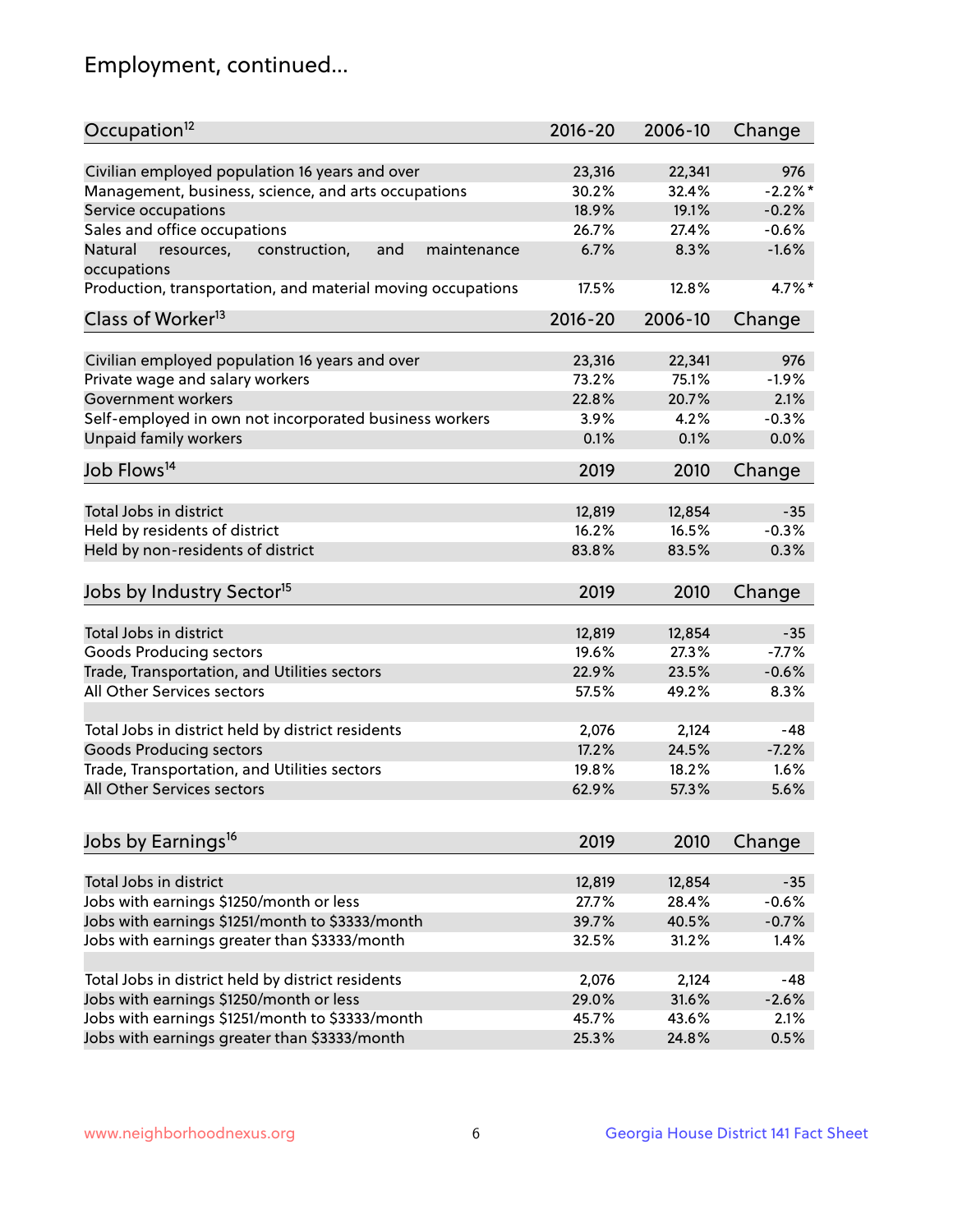## Employment, continued...

| Jobs by Age of Worker <sup>17</sup>               | 2019   | 2010   | Change  |
|---------------------------------------------------|--------|--------|---------|
|                                                   |        |        |         |
| Total Jobs in district                            | 12,819 | 12,854 | $-35$   |
| Jobs with workers age 29 or younger               | 23.5%  | 20.9%  | 2.6%    |
| Jobs with workers age 30 to 54                    | 52.6%  | 60.1%  | $-7.5%$ |
| Jobs with workers age 55 or older                 | 23.9%  | 19.0%  | 4.9%    |
|                                                   |        |        |         |
| Total Jobs in district held by district residents | 2,076  | 2,124  | -48     |
| Jobs with workers age 29 or younger               | 21.7%  | 19.7%  | 1.9%    |
| Jobs with workers age 30 to 54                    | 51.6%  | 59.1%  | $-7.5%$ |
| Jobs with workers age 55 or older                 | 26.7%  | 21.2%  | 5.5%    |
|                                                   |        |        |         |

#### Education

| School Enrollment <sup>18</sup>                | $2016 - 20$ | 2006-10 | Change   |
|------------------------------------------------|-------------|---------|----------|
|                                                |             |         |          |
| Population 3 years and over enrolled in school | 15,421      | 16,365  | $-943$   |
| Nursery school, preschool                      | 7.1%        | 6.8%    | 0.4%     |
| Kindergarten                                   | 3.7%        | 5.2%    | $-1.5%$  |
| Elementary school (grades 1-8)                 | 40.5%       | 34.0%   | $6.5%$ * |
| High school (grades 9-12)                      | 19.0%       | 21.3%   | $-2.2%$  |
| College or graduate school                     | 29.7%       | 32.8%   | $-3.2%$  |
| Educational Attainment <sup>19</sup>           | $2016 - 20$ | 2006-10 | Change   |
|                                                |             |         |          |
| Population 25 years and over                   | 36,373      | 31,787  | 4,586*   |
| Less than 9th grade                            | 3.3%        | 3.7%    | $-0.4%$  |
| 9th to 12th grade, no diploma                  | 6.6%        | 8.3%    | $-1.6%$  |
| High school graduate (includes equivalency)    | 28.7%       | 30.5%   | $-1.7%$  |
| Some college, no degree                        | 27.8%       | 27.8%   | $-0.0%$  |
| Associate's degree                             | 9.6%        | 8.5%    | 1.0%     |
| Bachelor's degree                              | 14.2%       | 13.1%   | 1.1%     |
| Graduate or professional degree                | 9.8%        | 8.0%    | $1.7\%$  |
|                                                |             |         |          |
| Percent high school graduate or higher         | 90.1%       | 88.0%   | 2.1%     |
| Percent bachelor's degree or higher            | 24.0%       | 21.2%   | 2.8%     |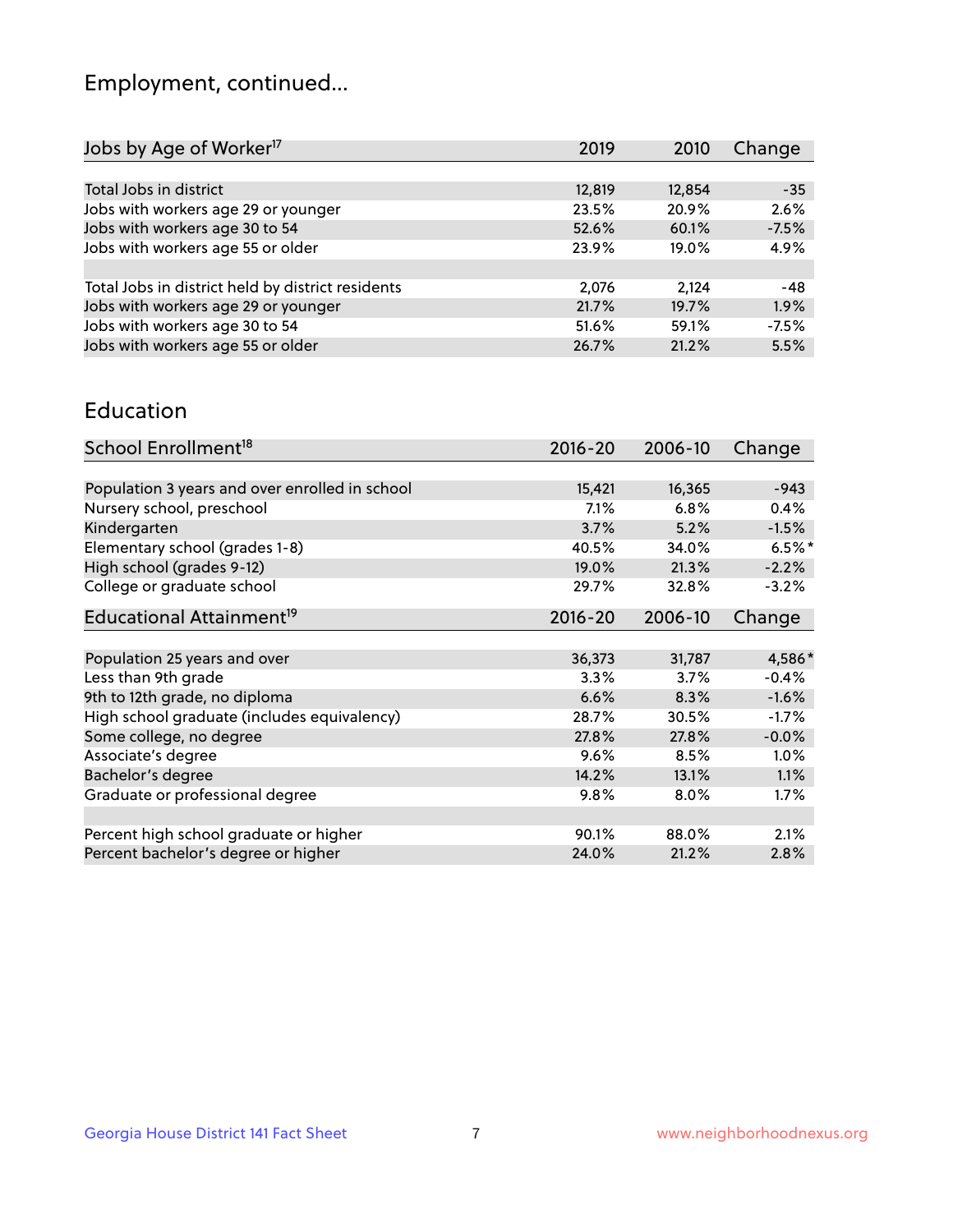## Housing

| Households by Type <sup>20</sup>                     | 2016-20     | 2006-10 | Change     |
|------------------------------------------------------|-------------|---------|------------|
|                                                      |             |         |            |
| <b>Total households</b>                              | 20,680      | 19,725  | 955*       |
| Family households (families)                         | 62.8%       | 67.4%   | $-4.6\%$ * |
| With own children under 18 years                     | 26.5%       | 30.7%   | $-4.2%$    |
| Married-couple family                                | 36.4%       | 42.7%   | $-6.3\%$ * |
| With own children of the householder under 18 years  | 13.6%       | 15.9%   | $-2.3%$    |
| Male householder, no wife present, family            | 4.9%        | 4.3%    | 0.6%       |
| With own children of the householder under 18 years  | 2.0%        | 2.0%    | 0.0%       |
| Female householder, no husband present, family       | 21.5%       | 20.4%   | 1.1%       |
| With own children of the householder under 18 years  | 10.9%       | 12.8%   | $-1.9%$    |
| Nonfamily households                                 | 37.2%       | 32.6%   | 4.6%*      |
| Householder living alone                             | 31.5%       | 28.3%   | $3.2\%$ *  |
| 65 years and over                                    | 10.8%       | 10.0%   | 0.8%       |
|                                                      |             |         |            |
| Households with one or more people under 18 years    | 30.7%       | 35.0%   | $-4.3\%$ * |
| Households with one or more people 65 years and over | 26.0%       | 22.6%   | $3.4\%$ *  |
|                                                      |             |         |            |
| Average household size                               | 2.61        | 2.41    | $0.21*$    |
| Average family size                                  | 3.35        | 2.96    | $0.40*$    |
|                                                      |             |         |            |
| Housing Occupancy <sup>21</sup>                      | $2016 - 20$ | 2006-10 | Change     |
|                                                      |             |         |            |
| Total housing units                                  | 23,610      | 21,989  | $1,621*$   |
| Occupied housing units                               | 87.6%       | 89.7%   | $-2.1%$    |
| Vacant housing units                                 | 12.4%       | 10.3%   | 2.1%       |
| Homeowner vacancy rate                               | 2.4         | 3.2     | $-0.9$     |
| Rental vacancy rate                                  | 3.7         | 11.0    | $-7.3*$    |
|                                                      |             |         |            |
| Units in Structure <sup>22</sup>                     | $2016 - 20$ | 2006-10 | Change     |
|                                                      |             |         |            |
| Total housing units                                  | 23,610      | 21,989  | $1,621*$   |
| 1-unit, detached                                     | 65.7%       | 68.2%   | $-2.5%$ *  |
| 1-unit, attached                                     | 2.2%        | 1.2%    | 1.0%       |
| 2 units                                              | 1.5%        | 1.9%    | $-0.4%$    |
| 3 or 4 units                                         | 6.0%        | 5.8%    | 0.3%       |
| 5 to 9 units                                         | 7.3%        | 6.8%    | 0.5%       |
| 10 to 19 units                                       | 8.6%        | 5.7%    | $2.9\%$ *  |
| 20 or more units                                     | 5.8%        | 4.8%    | 1.1%       |
| Mobile home                                          | 2.8%        | 5.7%    | $-2.9\%$ * |
|                                                      |             |         |            |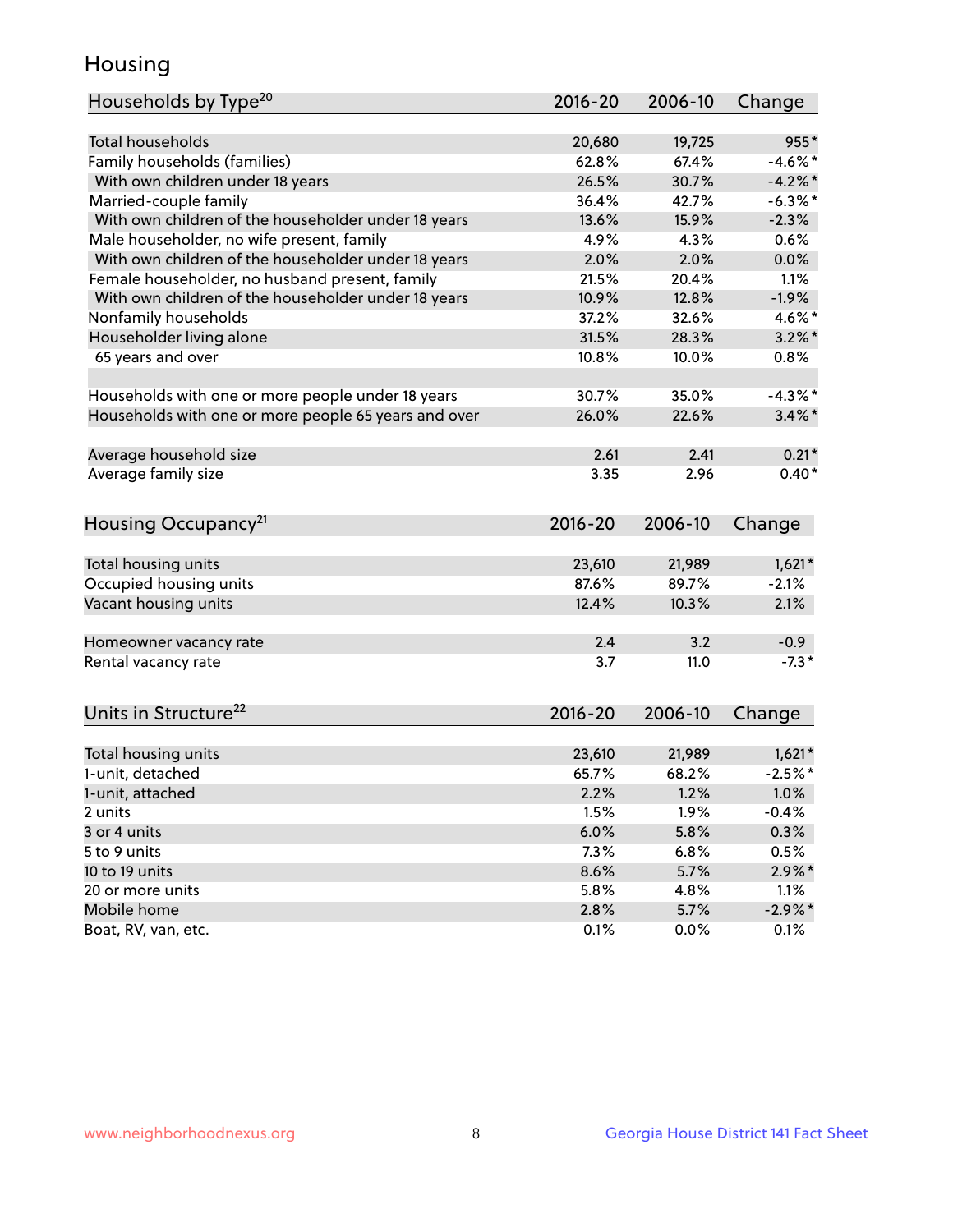## Housing, Continued...

| Year Structure Built <sup>23</sup>             | 2016-20     | 2006-10 | Change      |
|------------------------------------------------|-------------|---------|-------------|
| Total housing units                            | 23,610      | 21,989  | $1,621*$    |
| Built 2014 or later                            | 2.3%        | (X)     | (X)         |
| Built 2010 to 2013                             | 2.7%        | (X)     | (X)         |
| Built 2000 to 2009                             | 16.9%       | 11.6%   | $5.4\%$ *   |
| Built 1990 to 1999                             | 14.3%       | 13.7%   | 0.7%        |
| Built 1980 to 1989                             | 16.3%       | 18.4%   | $-2.1%$     |
| Built 1970 to 1979                             | 17.6%       | 23.4%   | $-5.8\%$ *  |
| Built 1960 to 1969                             | 17.5%       | 18.4%   | $-0.9%$     |
| Built 1950 to 1959                             | 8.5%        | 9.4%    | $-0.9%$     |
| Built 1940 to 1949                             | 2.6%        | 3.8%    | $-1.2%$     |
| Built 1939 or earlier                          | 1.3%        | 1.4%    | $-0.1%$     |
| Housing Tenure <sup>24</sup>                   | $2016 - 20$ | 2006-10 | Change      |
| Occupied housing units                         | 20,680      | 19,725  | 955*        |
| Owner-occupied                                 | 49.4%       | 60.6%   | $-11.2\%$ * |
| Renter-occupied                                | 50.6%       | 39.4%   | $11.2\%$ *  |
| Average household size of owner-occupied unit  | 2.55        | 2.45    | $0.10*$     |
| Average household size of renter-occupied unit | 2.67        | 2.34    | $0.33*$     |
| Residence 1 Year Ago <sup>25</sup>             | $2016 - 20$ | 2006-10 | Change      |
| Population 1 year and over                     | 55,283      | 52,975  | 2,308       |
| Same house                                     | 77.7%       | 70.1%   | $7.6\%$ *   |
| Different house in the U.S.                    | 21.0%       | 29.1%   | $-8.1\%$ *  |
| Same county                                    | 11.3%       | 11.2%   | 0.1%        |
| Different county                               | 9.7%        | 17.9%   | $-8.2\%$ *  |
| Same state                                     | 3.5%        | 3.3%    | 0.2%        |
| Different state                                | 6.2%        | 14.6%   | $-8.4\%$ *  |
| Abroad                                         | 1.3%        | 0.8%    | 0.5%        |
| Value of Housing Unit <sup>26</sup>            | $2016 - 20$ | 2006-10 | Change      |
| Owner-occupied units                           | 10,224      | 11,959  | $-1,735*$   |
| Less than \$50,000                             | 5.4%        | 6.4%    | $-1.0%$     |
| \$50,000 to \$99,999                           | 25.6%       | 27.3%   | $-1.8%$     |
| \$100,000 to \$149,999                         | 27.0%       | 29.8%   | $-2.9%$     |
| \$150,000 to \$199,999                         | 22.2%       | 19.1%   | 3.1%        |
| \$200,000 to \$299,999                         | 15.0%       | 13.1%   | 1.9%        |
| \$300,000 to \$499,999                         | 2.7%        | 3.4%    | $-0.7%$     |
| \$500,000 to \$999,999                         | 1.6%        | 0.5%    | 1.1%        |
| \$1,000,000 or more                            | 0.6%        | 0.4%    | 0.2%        |
| Median (dollars)                               | 133,606     | 124,771 | 8,836*      |
| Mortgage Status <sup>27</sup>                  | $2016 - 20$ | 2006-10 | Change      |
| Owner-occupied units                           | 10,224      | 11,959  | $-1,735*$   |
| Housing units with a mortgage                  | 64.9%       | 72.6%   | $-7.7%$ *   |
| Housing units without a mortgage               | 35.1%       | 27.4%   | $7.7\%$ *   |
|                                                |             |         |             |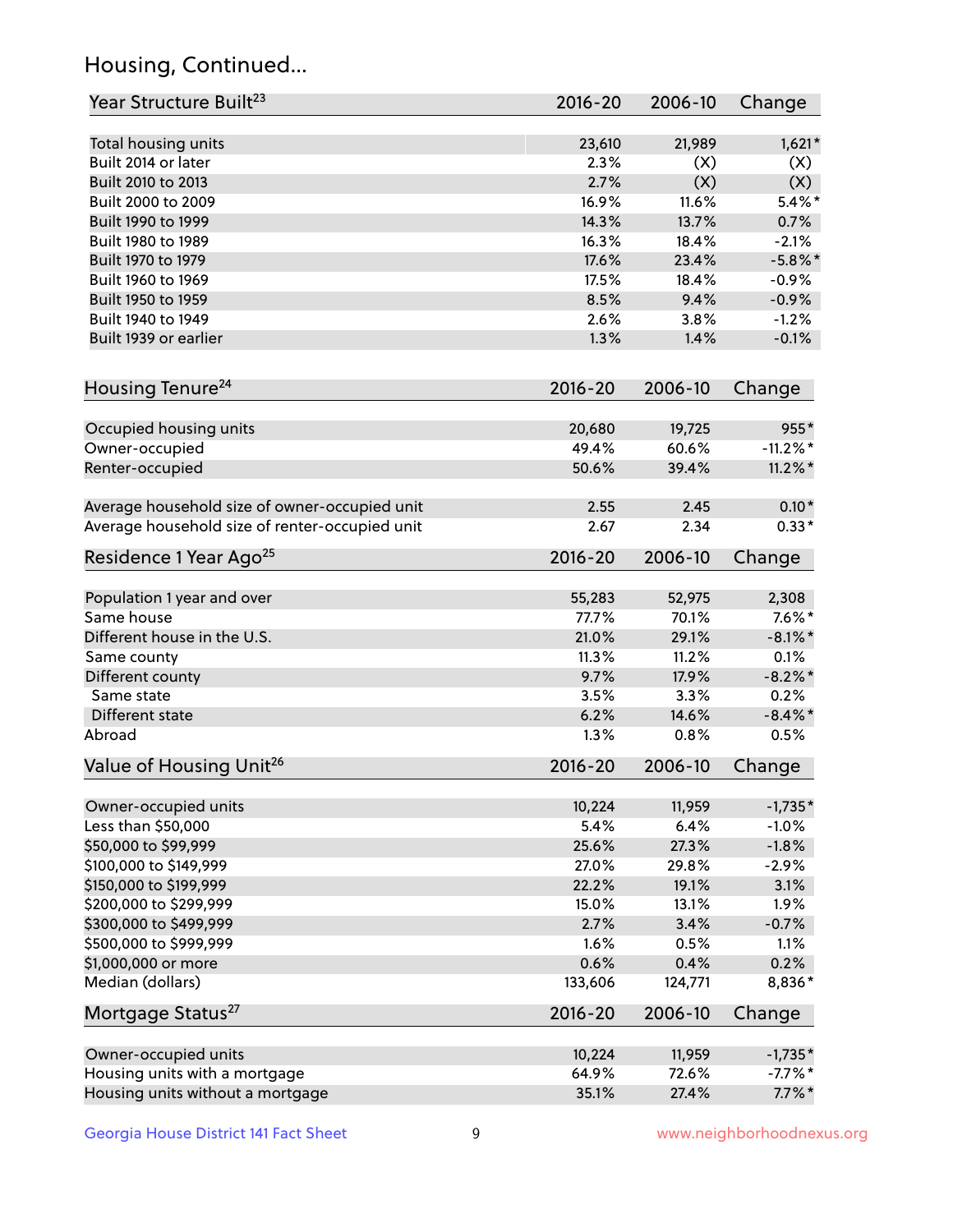## Housing, Continued...

| Selected Monthly Owner Costs <sup>28</sup>                                            | $2016 - 20$ | 2006-10 | Change     |
|---------------------------------------------------------------------------------------|-------------|---------|------------|
| Housing units with a mortgage                                                         | 6,637       | 8,680   | $-2,043*$  |
| Less than \$300                                                                       | 0.5%        | 0.0%    | 0.5%       |
| \$300 to \$499                                                                        | 1.9%        | 2.2%    | $-0.3%$    |
| \$500 to \$999                                                                        | 26.6%       | 29.1%   | $-2.5%$    |
| \$1,000 to \$1,499                                                                    | 39.3%       | 43.7%   | $-4.4%$    |
| \$1,500 to \$1,999                                                                    | 21.5%       | 17.1%   | 4.5%       |
| \$2,000 to \$2,999                                                                    | 8.9%        | 7.2%    | 1.7%       |
| \$3,000 or more                                                                       | 1.3%        | 0.7%    | 0.5%       |
| Median (dollars)                                                                      | 1,271       | 1,195   | $76*$      |
| Housing units without a mortgage                                                      | 3,587       | 3,279   | 308        |
| Less than \$150                                                                       | 4.3%        | 4.9%    | $-0.6%$    |
| \$150 to \$249                                                                        | 17.4%       | 27.2%   | $-9.8%$    |
| \$250 to \$349                                                                        | 26.8%       | 28.6%   | $-1.8%$    |
| \$350 to \$499                                                                        | 27.3%       | 24.4%   | 2.9%       |
| \$500 to \$699                                                                        | 15.1%       | 10.8%   | 4.3%       |
| \$700 or more                                                                         | 9.1%        | 4.1%    | 4.9%       |
| Median (dollars)                                                                      | 357         | 314     | 44*        |
| Household Income <sup>29</sup>                                                        |             |         |            |
| Housing units with a mortgage (excluding units where<br>SMOCAPI cannot be computed)   | 6,589       | 8,649   | $-2,060*$  |
| Less than 20.0 percent                                                                | 45.6%       | 39.3%   | $6.3\%*$   |
| 20.0 to 24.9 percent                                                                  | 8.8%        | 15.4%   | $-6.6\%$ * |
| 25.0 to 29.9 percent                                                                  | 9.1%        | 12.3%   | $-3.2%$    |
| 30.0 to 34.9 percent                                                                  | 8.7%        | 7.2%    | 1.5%       |
| 35.0 percent or more                                                                  | 27.8%       | 25.8%   | 1.9%       |
| Not computed                                                                          | 48          | 31      | 16         |
| Housing unit without a mortgage (excluding units where<br>SMOCAPI cannot be computed) | 3,548       | 3,275   | 273        |
| Less than 10.0 percent                                                                | 48.4%       | 47.4%   | 1.0%       |
| 10.0 to 14.9 percent                                                                  | 19.5%       | 18.8%   | 0.7%       |
| 15.0 to 19.9 percent                                                                  | 7.5%        | 8.8%    | $-1.3%$    |
| 20.0 to 24.9 percent                                                                  | 5.8%        | 4.8%    | 1.0%       |
| 25.0 to 29.9 percent                                                                  | 4.7%        | 6.9%    | $-2.1%$    |
| 30.0 to 34.9 percent                                                                  | 2.7%        | 1.8%    | 0.9%       |
| 35.0 percent or more                                                                  | 11.3%       | 11.5%   | $-0.2%$    |
| Not computed                                                                          | 38          | 3       | 35         |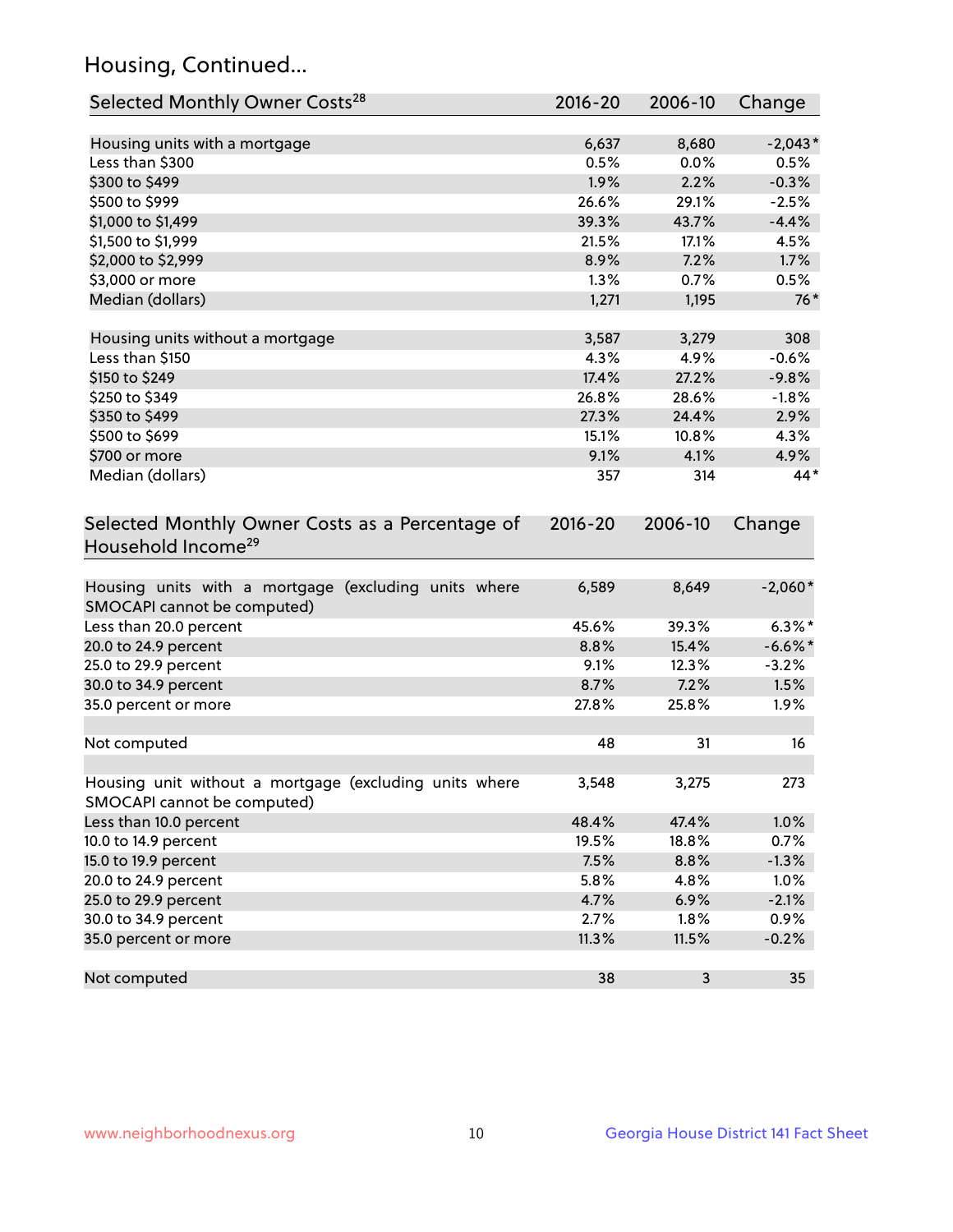## Housing, Continued...

| Gross Rent <sup>30</sup>                                                       | 2016-20 | $2006 - 10$ | Change     |
|--------------------------------------------------------------------------------|---------|-------------|------------|
|                                                                                |         |             |            |
| Occupied units paying rent                                                     | 10,201  | 7,368       | $2,833*$   |
| Less than \$200                                                                | 0.3%    | 1.1%        | $-0.7\%$   |
| \$200 to \$499                                                                 | 3.6%    | 10.8%       | $-7.2\%$   |
| \$500 to \$749                                                                 | 16.1%   | 35.5%       | $-19.4%$ * |
| \$750 to \$999                                                                 | 38.9%   | 31.9%       | $7.0\%$    |
| \$1,000 to \$1,499                                                             | 32.2%   | 18.0%       | $14.2\%$ * |
| \$1,500 to \$1,999                                                             | 7.8%    | 0.9%        | 7.0%       |
| \$2,000 or more                                                                | 1.0%    | $1.9\%$     | $-0.9\%$   |
| Median (dollars)                                                               | 951     | 827         | $123*$     |
| No rent paid                                                                   | 255     | 398         | $-143$     |
| Gross Rent as a Percentage of Household Income <sup>31</sup>                   | 2016-20 | 2006-10     | Change     |
| Occupied units paying rent (excluding units where GRAPI<br>cannot be computed) | 9,824   | 7,286       | 2,538*     |
| Less than 15.0 percent                                                         | 15.3%   | 9.5%        | 5.8%       |
| 15.0 to 19.9 percent                                                           | 14.1%   | 15.8%       | $-1.7%$    |
| 20.0 to 24.9 percent                                                           | 14.3%   | 17.2%       | $-2.9\%$   |
| 25.0 to 29.9 percent                                                           | 7.7%    | 12.2%       | $-4.6\%$ * |
| 30.0 to 34.9 percent                                                           | 7.8%    | 8.6%        | $-0.7\%$   |

| 25.0 to 29.9 percent | 7.7%  | 12.2% | $-4.6\%$ * |
|----------------------|-------|-------|------------|
| 30.0 to 34.9 percent | 7.8%  | 8.6%  | $-0.7%$    |
| 35.0 percent or more | 40.7% | 36.7% | $4.0\%$    |
|                      |       |       |            |
| Not computed         | 632   | 480   | 152        |
|                      |       |       |            |

## Transportation

| Commuting to Work <sup>32</sup>           | 2016-20 | 2006-10 | Change      |
|-------------------------------------------|---------|---------|-------------|
|                                           |         |         |             |
| Workers 16 years and over                 | 24,616  | 27,164  | $-2,548*$   |
| Car, truck, or van - drove alone          | 77.2%   | 68.7%   | $8.5\%$ *   |
| Car, truck, or van - carpooled            | 9.4%    | 7.7%    | 1.7%        |
| Public transportation (excluding taxicab) | 0.7%    | 0.5%    | 0.2%        |
| Walked                                    | 1.6%    | 1.4%    | 0.3%        |
| Other means                               | 2.8%    | 0.9%    | $1.9\%$ *   |
| Worked at home                            | 8.3%    | 20.9%   | $-12.6\%$ * |
|                                           |         |         |             |
| Mean travel time to work (minutes)        | 20.6    | 18.7    | $1.9*$      |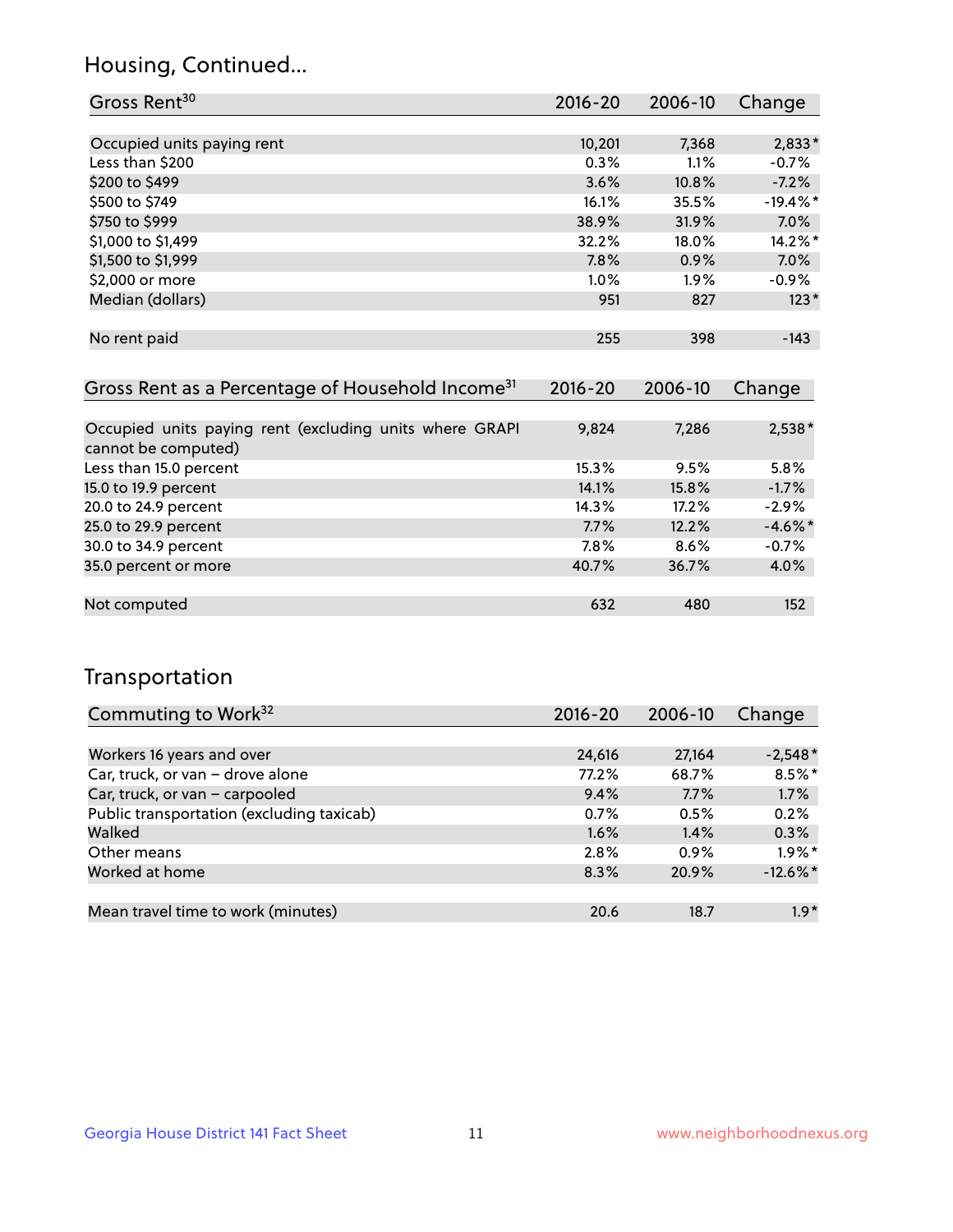## Transportation, Continued...

| Vehicles Available <sup>33</sup> | $2016 - 20$ | 2006-10 | Change  |
|----------------------------------|-------------|---------|---------|
|                                  |             |         |         |
| Occupied housing units           | 20,680      | 19,725  | $955*$  |
| No vehicles available            | 7.6%        | 6.5%    | 1.1%    |
| 1 vehicle available              | 39.1%       | 36.8%   | 2.3%    |
| 2 vehicles available             | 33.9%       | 35.5%   | $-1.6%$ |
| 3 or more vehicles available     | 19.4%       | 21.2%   | $-1.8%$ |

#### Health

| Health Insurance coverage <sup>34</sup>                 | 2016-20 |
|---------------------------------------------------------|---------|
|                                                         |         |
| Civilian Noninstitutionalized Population                | 53,431  |
| With health insurance coverage                          | 89.1%   |
| With private health insurance coverage                  | 67.6%   |
| With public health coverage                             | 39.2%   |
| No health insurance coverage                            | 10.9%   |
| Civilian Noninstitutionalized Population Under 19 years | 13,872  |
| No health insurance coverage                            | 3.4%    |
| Civilian Noninstitutionalized Population 19 to 64 years | 32,501  |
| In labor force:                                         | 23,779  |
| Employed:                                               | 21,885  |
| With health insurance coverage                          | 86.0%   |
| With private health insurance coverage                  | 80.9%   |
| With public coverage                                    | 13.9%   |
| No health insurance coverage                            | 14.0%   |
| Unemployed:                                             | 1,894   |
| With health insurance coverage                          | 66.2%   |
| With private health insurance coverage                  | 42.7%   |
| With public coverage                                    | 29.8%   |
| No health insurance coverage                            | 33.8%   |
| Not in labor force:                                     | 8,721   |
| With health insurance coverage                          | 81.8%   |
| With private health insurance coverage                  | 49.3%   |
| With public coverage                                    | 46.8%   |
| No health insurance coverage                            | 18.2%   |